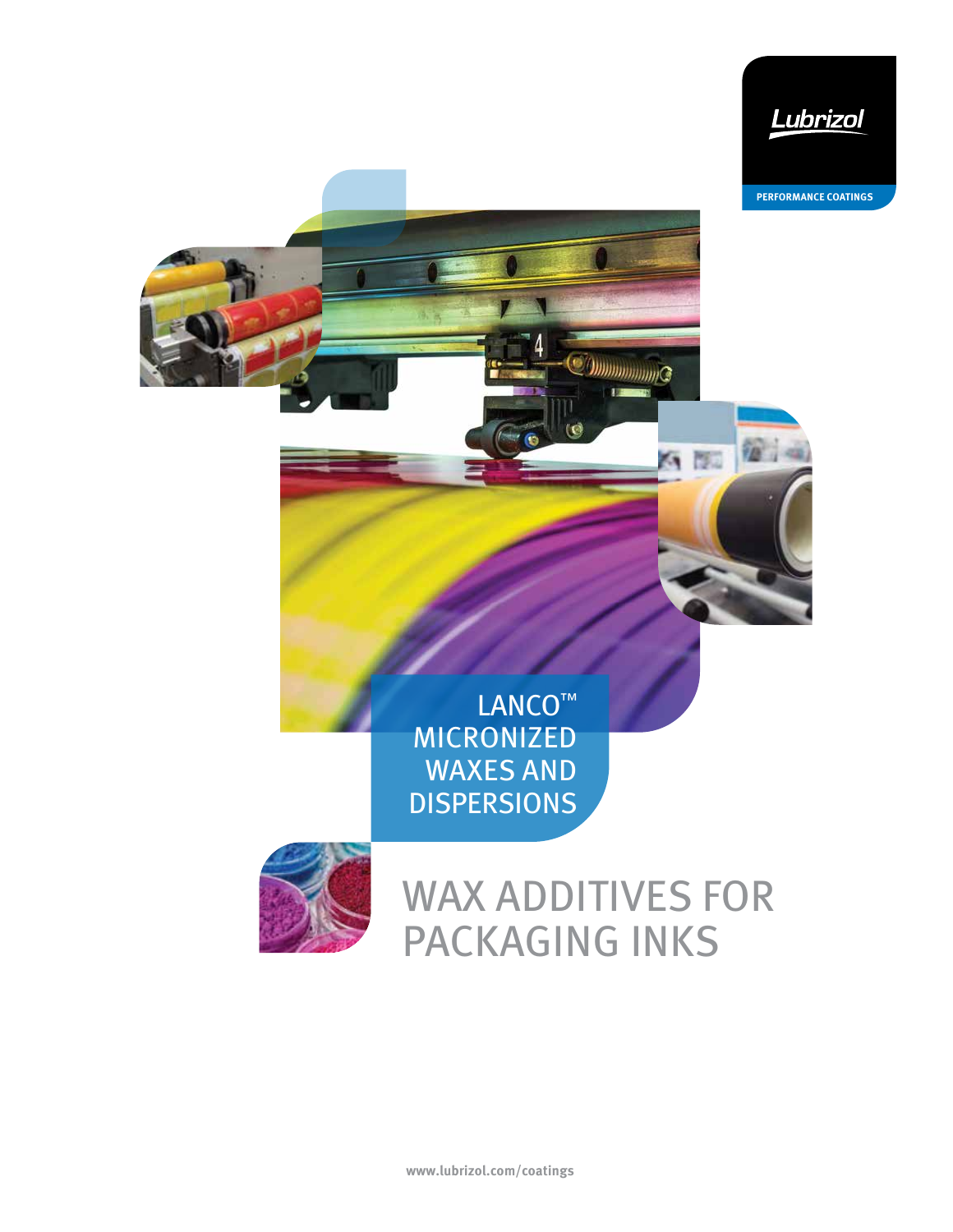Lanco<sup>™</sup> micronized waxes and dispersions provide industry leading surface modifier solutions for the everchanging regulatory landscape as well as compliant products that offer the performance and value you require.

Are you looking to eliminate PTFE in your ink and packaging solutions but need to maintain performance? Lubrizol has developed formulations using grades of PTFE that are compliant with the EU legislation enabling inks with the same protection and aesthetic properties previously attained. Lubrizol's technical team has also focused on development of PTFE-free\* formulations to deliver similar properties to PTFE-containing wax additives. PTFE-free technologies are available in micronized and dispersed forms.

\*Not intentionally added to the composition of this product.

### VALUE DRIVEN BEST IN CLASS PERFORMANCE

Lubrizol maintains an optimized product offering designed to balance value and performance – a complete line of wax additives to meet diverse application requirements. These include polyethylene, amide, polypropylene, and a newly available PTFE line of products specifically targeted toward packaging ink applications. These novel additives enable advanced surface protection such as rub and abrasion resistance, anti-blocking and COF reduction along with cost savings that are required with many packaging products.



### SUSTAINABILITY SOLUTIONS

In addition to PTFE-free solutions, Lubrizol offers a bio-based product range to meet current and future sustainability objectives for packaging inks. Perfect for packaging applications that require food grade compliance, our bio-based offerings provide performance while being environmentally conscious. These

include amide, carnauba and other natural waxes that can be tailored to meet specific application requirements.

### MICRONIZED

| <b>PRODUCT NAME</b>                       |
|-------------------------------------------|
| Lanco <sup>™</sup> 1380 F & SF            |
| Lanco <sup>™</sup> 1390 F                 |
| Lanco <sup>™</sup> 1410 LF                |
|                                           |
| Lanco <sup>™</sup> 1510 EF                |
| Lanco <sup>™</sup> 1560 LF                |
| Lanco <sup>™</sup> 1580 LF                |
| Lanco <sup>™</sup> 1588 SF                |
| Lanco <sup>™</sup> 1794                   |
|                                           |
| Lanco <sup>™</sup> 2510 SF                |
| Lanco <sup>™</sup> 2520 SF & EF           |
| Lanco <sup>m</sup> 5671                   |
| Lanco <sup>™</sup> PP 1362 D & SF         |
| Lanco <sup>™</sup> SM 2001 C              |
| Lanco <sup>™</sup> SM 2005                |
|                                           |
| Lanco <sup>™</sup> TF 1788 C              |
| Lanco <sup><math>M</math></sup> TF 1780 C |
| Pinnacle 2531                             |

## **DISPERSIONS**

| <b>PRODUCT NAME</b>             |  |  |  |
|---------------------------------|--|--|--|
| Lanco <sup>™</sup> Glidd 6068   |  |  |  |
| Lanco <sup>™</sup> Glidd 6148   |  |  |  |
| Lanco <sup>™</sup> Glidd 9530 C |  |  |  |
| Liquitron <sup>™</sup> 809      |  |  |  |

### EMULSIONS

**PRODUCT NAME** 

Aquaslip™ 677 Mater beading.

Aquaslip™ 952

Liquilube<sup>™</sup> 404 E<sup>\*\*</sup>

Liquilube<sup>™</sup> 405 E\*\*

● Highly Recommended ○ Suitable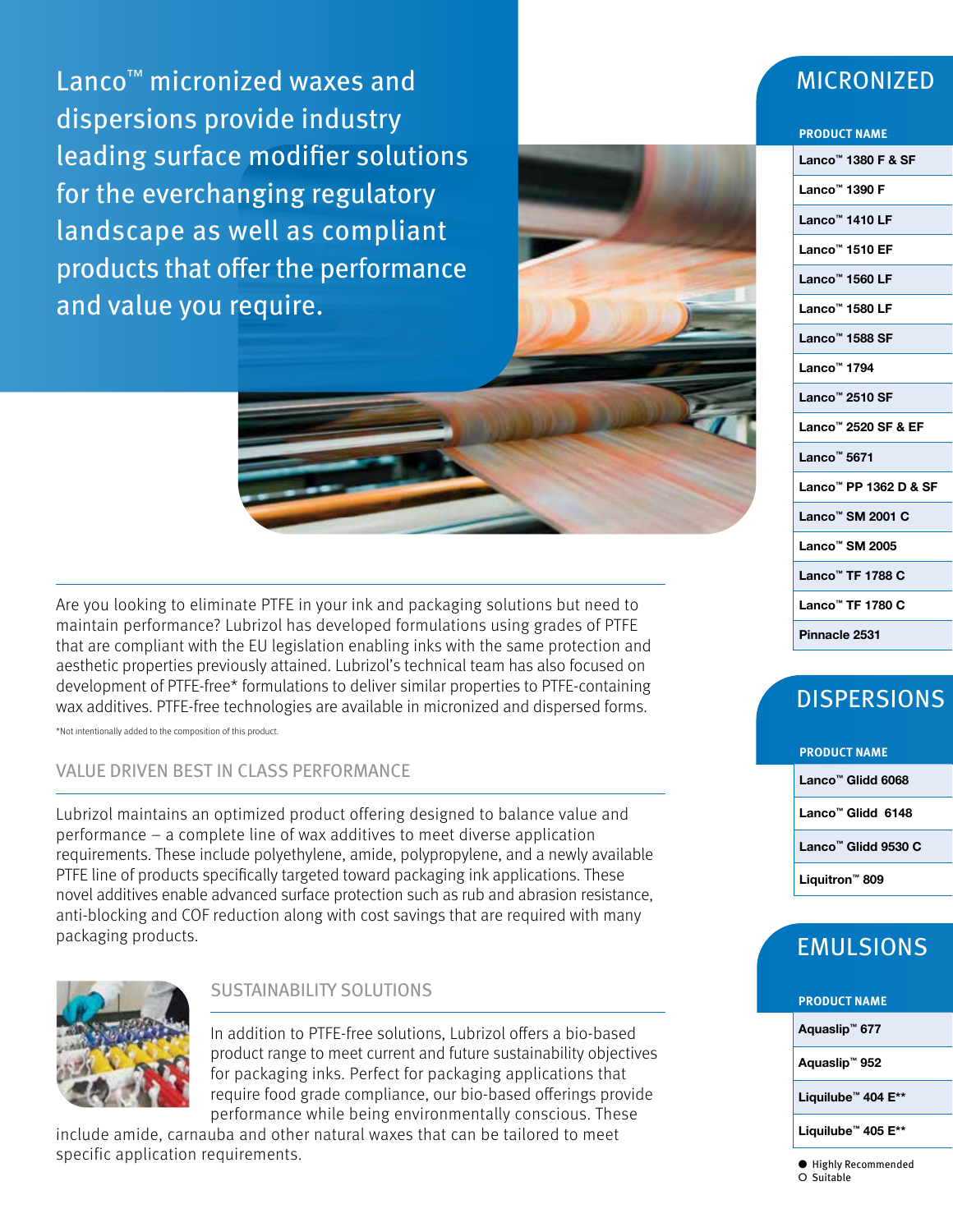|                | <b>POLYMER TYPE</b>            | <b>WATER-</b><br><b>BASED</b> | <b>SOLVENT-</b><br><b>BASED</b> | <b>RADIATION</b><br><b>CURED</b> | <b>COF</b><br><b>REDUCTION</b><br>(SLIP) | <b>RUB &amp;</b><br><b>ABRASION</b><br><b>RESISTANCE</b> | <b>MATTING</b> | <b>ADDITIONAL BENEFITS</b>                            |
|----------------|--------------------------------|-------------------------------|---------------------------------|----------------------------------|------------------------------------------|----------------------------------------------------------|----------------|-------------------------------------------------------|
|                | Modified Polypropylene Wax     | $\bullet$                     |                                 | $\bullet$                        | $\circ$                                  |                                                          | $\circ$        |                                                       |
|                | Modified Polypropylene Wax     |                               |                                 | $\bullet$                        |                                          |                                                          | $\bullet$      | Antislip, good stablity in water based systems.       |
|                | Modified Polyethylene Wax      | $\bullet$                     |                                 | $\circ$                          | $\circ$                                  |                                                          | $\circ$        | Soft feel.                                            |
|                | Modified Polyolefin Wax        | $\circ$                       | $\bullet$                       | $\bullet$                        | $\bullet$                                | 0                                                        |                | Good alternative to PTFE based waxes.                 |
|                | Modified Polyolefin Wax        | $\bullet$                     |                                 |                                  | $\circ$                                  |                                                          | $\circ$        | Good for water based systems due to surface polarity. |
|                | Polyethylene Wax               | $\circ$                       |                                 | $\bullet$                        | $\circ$                                  |                                                          | $\circ$        | Surface hardness.                                     |
| Polyolefin Wax |                                | $\circ$                       |                                 |                                  | ●                                        |                                                          |                | Finer particle size than Lanco SM 2005.               |
| <b>PTFE</b>    |                                |                               |                                 |                                  |                                          |                                                          |                | Premium PTFE for use in high quality inks systems.    |
|                | Modified Polyolefin Wax        | $\circ$                       |                                 |                                  |                                          | C                                                        |                | Good alternative to PTFE based waxes.                 |
|                | Modified Polyolefin Wax        | $\circ$                       |                                 |                                  |                                          |                                                          |                | Good alternative to PTFE based waxes.                 |
| <b>PTFE</b>    |                                | $\bullet$                     |                                 |                                  |                                          |                                                          |                | Premium PTFE for use in high quality inks systems.    |
|                | Modified Polypropylene Wax     |                               |                                 |                                  |                                          |                                                          |                |                                                       |
|                | PTFE Modified Polyolefin Wax   | $\circ$                       |                                 |                                  |                                          |                                                          | $\circ$        |                                                       |
| Polyolefin Wax |                                | $\circ$                       | ●                               | $\bullet$                        | $\circ$                                  | $\circ$                                                  | $\circ$        |                                                       |
|                | PTFE Modified Polyolefin Wax   | $\circ$                       |                                 |                                  |                                          | $\bullet$                                                |                | Finer particle size than Lanco SM 2001 C.             |
|                | PTFE Modified Polyethylene Wax | $\bullet$                     |                                 | $\bullet$                        | ●                                        | 0                                                        |                | Higher PTFE content than Lanco TF 1788 C.             |
|                | Proprietary Wax                |                               |                                 |                                  |                                          |                                                          |                | Very good release properties.                         |
|                |                                |                               |                                 |                                  |                                          |                                                          |                |                                                       |

| <b>PRODUCT TYPE</b>          | <b>WATER-</b><br><b>BASED</b> | <b>SOLVENT-</b><br><b>BASED</b> | <b>COF</b><br><b>REDUCTION</b><br>(SLIP) | <b>RUB&amp;</b><br><b>ABRASION</b><br><b>RESISTANCE</b> | <b>MATTING</b> | <b>ADDITIONAL BENEFITS</b> |
|------------------------------|-------------------------------|---------------------------------|------------------------------------------|---------------------------------------------------------|----------------|----------------------------|
| Oxidized Polyethylene Wax    |                               |                                 | $\circ$                                  | $\bullet$                                               | $\circ$        | Surface hardness.          |
| Polyolefin Wax               |                               |                                 |                                          | $\bullet$                                               | $\circ$        | High solids.               |
| PTFE Modified Polyolefin Wax |                               |                                 |                                          | $\bullet$                                               |                |                            |
| Polyethylene Wax             |                               |                                 | $\circ$                                  |                                                         | $\circ$        |                            |

| <b>PRODUCT TYPE</b>           | <b>WATER-</b><br><b>BASED</b> | <b>COF</b><br><b>REDUCTION</b><br>(SLIP) | <b>RUB &amp;</b><br><b>ABRASION</b><br><b>RESISTANCE RETENTION</b> | <b>GLOSS</b> | <b>ADDITIONAL BENEFITS</b> |  |
|-------------------------------|-------------------------------|------------------------------------------|--------------------------------------------------------------------|--------------|----------------------------|--|
| Modified Paraffin Wax         |                               | $\circ$                                  | $\circ$                                                            | $\bullet$    | Water beading.             |  |
| Carnauba Wax                  |                               | $\bullet$                                |                                                                    |              |                            |  |
| High Density Polyethylene Wax |                               | $\bullet$                                |                                                                    |              |                            |  |
| Polyolefin Wax                |                               | $\circ$                                  |                                                                    |              |                            |  |

 $^{\star\star}$  Regional versions are available